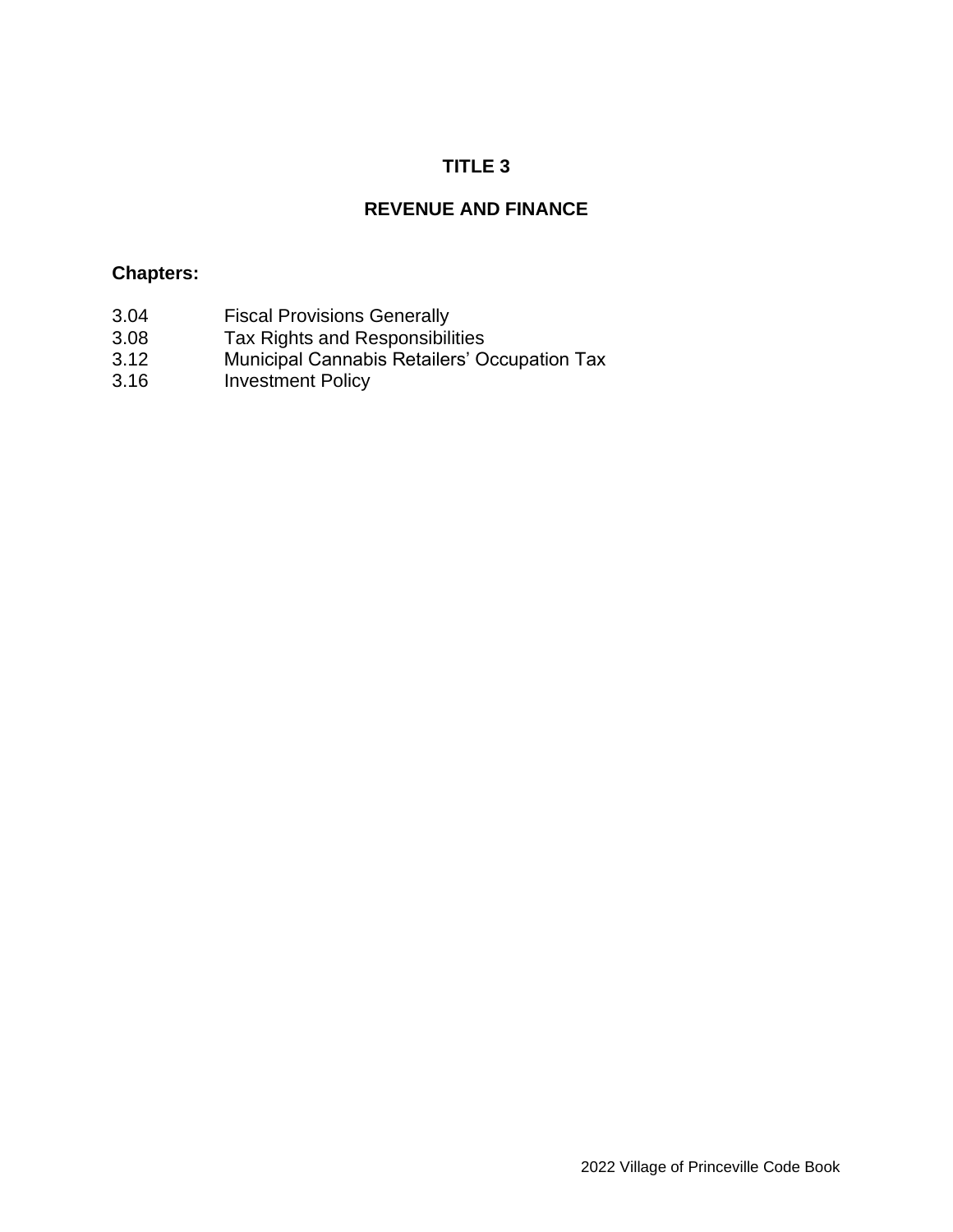# **Fiscal Provisions Generally**

#### **Sections:**

3.04.010 Designated

**§3.04.010 Designated.** The fiscal year of the Village shall begin on the first day of May of each year and end on the last day of April of the following year.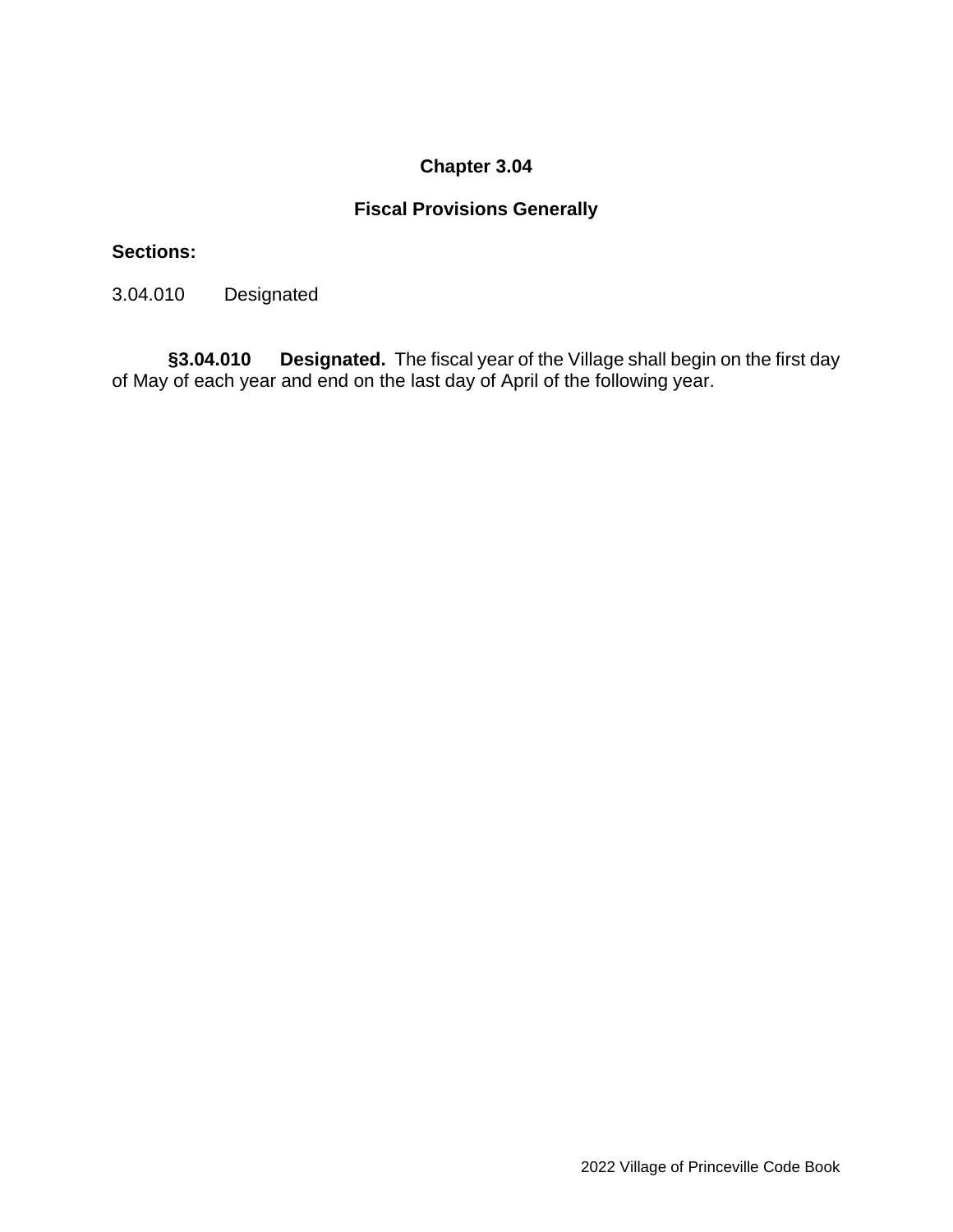### **Tax Rights and Responsibilities**

#### **Sections:**

| 3.08.010 | Title                                |
|----------|--------------------------------------|
| 3.08.020 | Scope                                |
| 3.08.030 | <b>Definitions</b>                   |
| 3.08.040 | <b>Notices</b>                       |
| 3.08.050 | Late Payment                         |
| 3.08.060 | Payment                              |
| 3.08.070 | Certain Credits and Refunds          |
| 3.08.080 | <b>Audit Procedure</b>               |
| 3.08.090 | Appeal                               |
| 3.08.100 | Hearing                              |
| 3.08.110 | <b>Interest and Penalties</b>        |
| 3.08.120 | Abatement                            |
| 3.08.130 | <b>Installment Contracts</b>         |
| 3.08.140 | <b>Statute of Limitations</b>        |
| 3.08.150 | <b>Voluntary Disclosure</b>          |
| 3.08.160 | <b>Publication of Tax Ordinances</b> |

- 3.08.170 Liens
- 3.08.180 Application

**§3.08.010 Title.** This Chapter shall be known as, and may be cited as, the "Locally Imposed and Administered Tax Rights and Responsibilities Ordinance".

**§3.08.020 Scope.** The provisions of this Chapter shall apply to the Village's procedures in connection with all of the Village's Locally Imposed and Administered Taxes.

**§3.08.030 Definitions.** Certain words or terms herein shall have the meaning ascribed to them as follows:

"Act" means the Local Government Taxpayers' Bill of Rights Act.

"Corporate Authorities" means the Village's President and Board of Trustees.

"Local Tax Administrator", the Village's Treasurer, is charged with the administration and collection of the Locally Imposed and Administered Taxes, including staff, employees, or agents to the extent they are authorized by the Local Tax Administrator to act in the Local Tax Administrator's stead. The Local Tax Administrator shall have the authority to implement the terms of this Chapter to give full effect to this Chapter. The exercise of such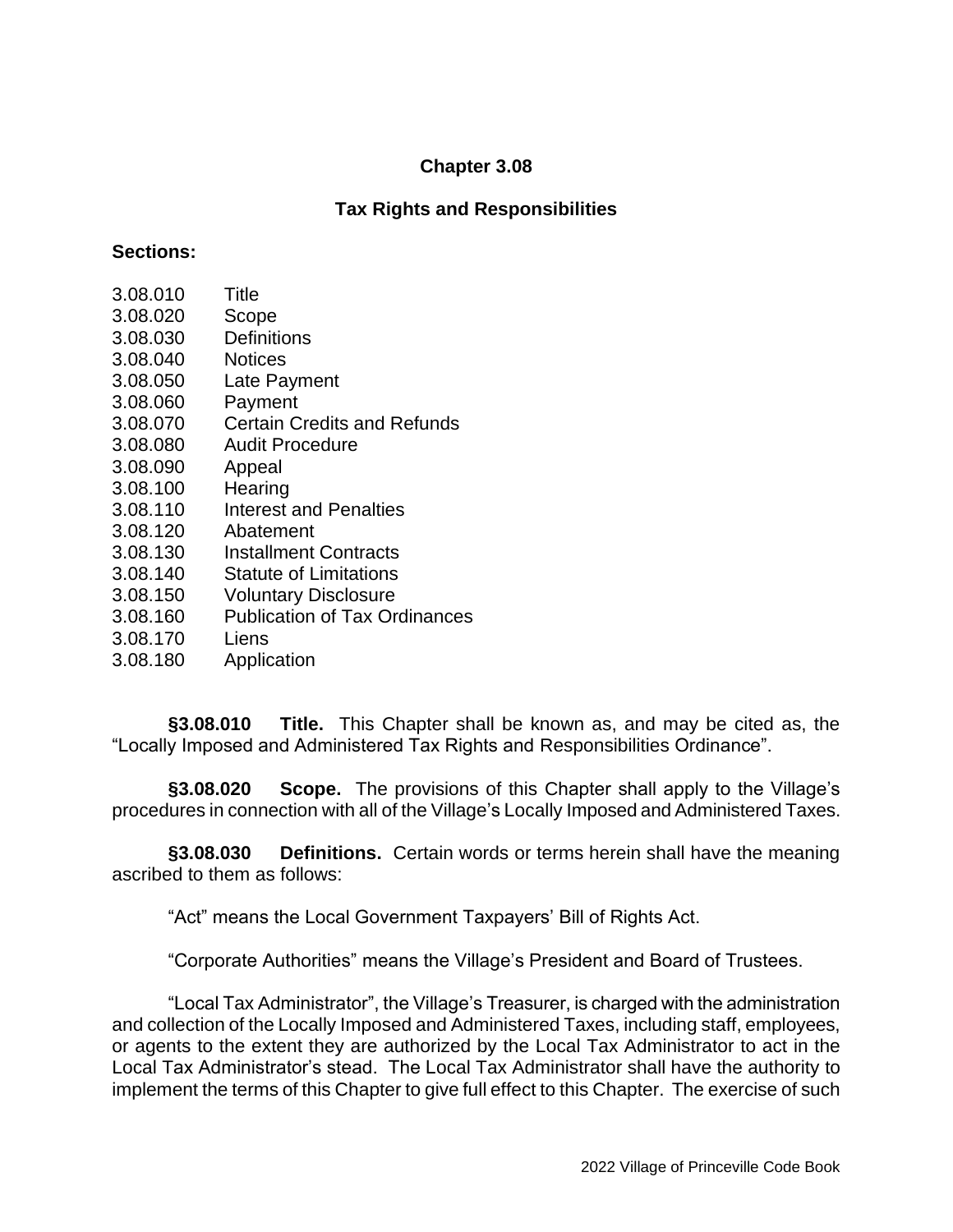authority by the Local Tax Administrator shall not be inconsistent with this Chapter and the Act.

"Locally Imposed and Administered Tax" or "Tax" means each tax imposed by the Village that is collected or administered by the Village, not an agency or department of the state. It does not include any taxes imposed upon real property under the Property Tax Code or fees collected by the Village other than infrastructure maintenance fees.

"Notice" means each audit notice, collection notice, or other similar notice or communication in connection with each of the Village's Locally Imposed and Administered Taxes.

"Tax Ordinance" means each ordinance adopted by the Village that imposes any Locally Imposed and Administered Tax.

"Taxpayer" means any person required to pay any Locally Imposed and Administered Tax and generally includes the person upon whom the legal incidence of such tax is placed and with respect to consumer taxes includes the business or entity required to collect and pay the Locally Imposed and Administered Tax to the Village.

"Village" means the Village of Princeville, Illinois.

**§3.08.040 Notices.** Unless otherwise provided, whenever notice is required to be given, the notice is to be in writing mailed at least seven (7) days prior to the day fixed for any applicable hearing, audit, or other scheduled act of the Local Tax Administrator. The notice shall be sent by the Local Tax Administrator as follows:

- A. First class or express mail, or overnight mail, addressed to the persons concerned at the persons' last known address; or
- B. Personal service or delivery.

**§3.08.050 Late Payment.** Any notice, payment, remittance, or other filing required to be made to the Village pursuant to any tax ordinance shall be considered late unless it is (a) physically received by the Village on or before the due date; or (b) received in an envelope or other container displaying a valid, readable U.S. postmark dated on or before the due date, properly addressed to the Village, with adequate postage prepaid.

**§3.08.060 Payment.** Any payment or remittance received for a tax period shall be applied in the following order: (1) first to the tax due for the applicable period; (2) second to the interest due for the applicable period; and (3) third to the penalty for the applicable period.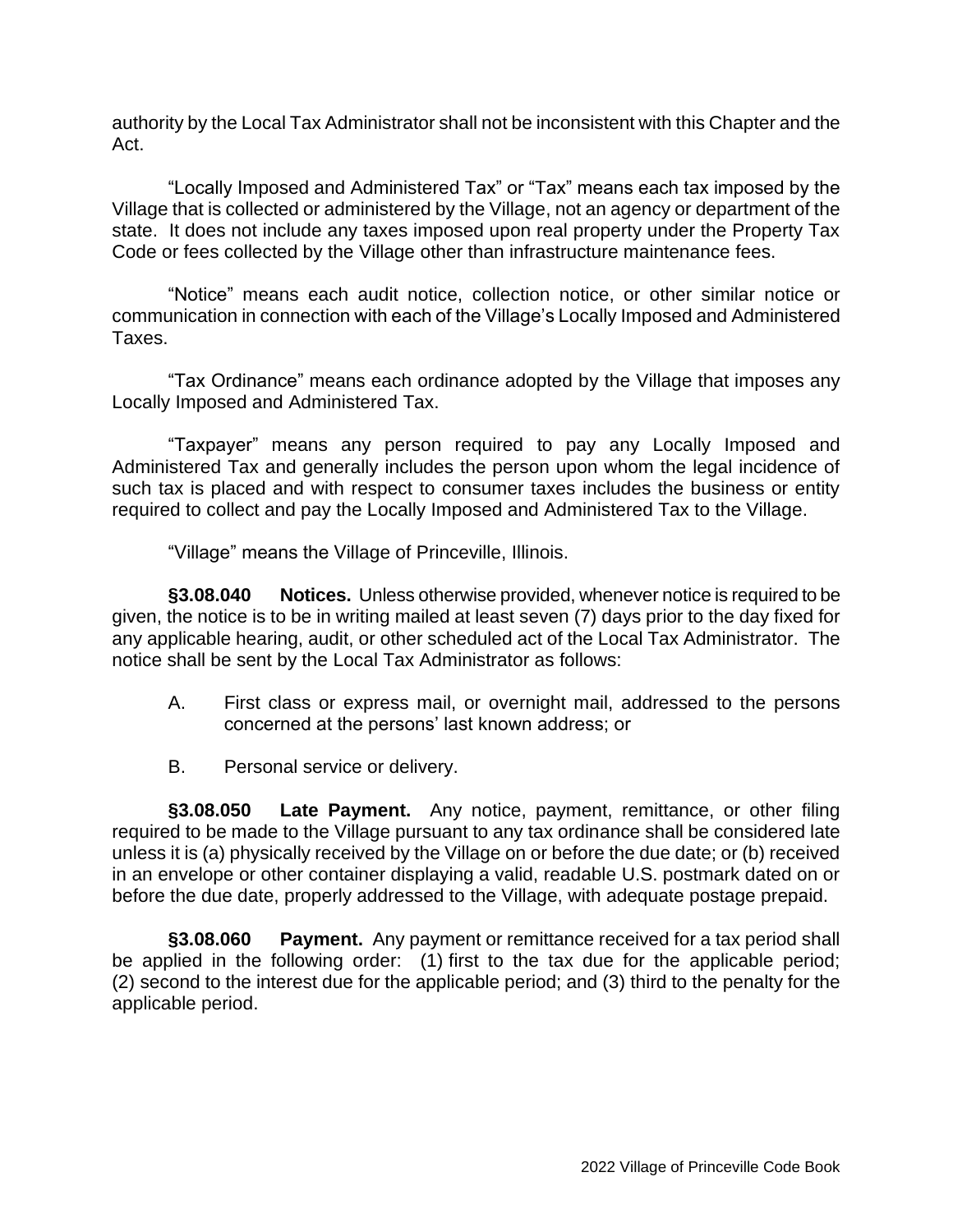#### **§3.08.070 Certain Credits and Refunds.**

- A. The Village shall not refund or credit any taxes voluntarily paid without written protest at the time of payment in the event that a Locally Imposed and Administered Tax is declared invalidly enacted or unconstitutional by a court of competent jurisdiction. However, a taxpayer shall not be deemed to have paid the tax voluntarily if the taxpayer lacked knowledge of the facts upon which to protest the taxes at the time of payment or if the taxpayer paid the taxes under duress.
- B. The statute of limitations on a claim for credit or refund shall be four (4) years after the end of the calendar year in which payment in error was made. The Village shall not grant a credit or refund of Locally Imposed and Administered Taxes, interest, or penalties to a person who has not paid the amounts directly to the Village.
- C. The procedure for claiming a credit or refund of Locally Imposed and Administered Taxes, interest, or penalties paid in error shall be as follows:
	- 1. The taxpayer shall submit to the Local Tax Administrator in writing a claim for credit or refund together with a statement specifying:
		- a. The name of the Locally Imposed and Administered Tax subject to the claim;
		- b. The tax period for the Locally Imposed and Administered Tax subject to the claim;
		- c. The date of the tax payment subject to the claim and the cancelled check or receipt for the payment;
		- d. The taxpayers' recalculation, accompanied by an amended or revised tax return, in connection with the claim; and
		- e. A request for either a refund or a credit in connection with the claim to be applied to the amount of tax, interest, and penalties overpaid, and, as applicable, related interest on the amount overpaid; provided, however, that there shall be no refund and only a credit given in the event the taxpayer owes any monies to the Village.
	- 2. Within ten (10) days of the receipt by the Local Tax Administrator of any claim for a refund or credit, the Local Tax Administrator shall either:
		- a. Grant the claim; or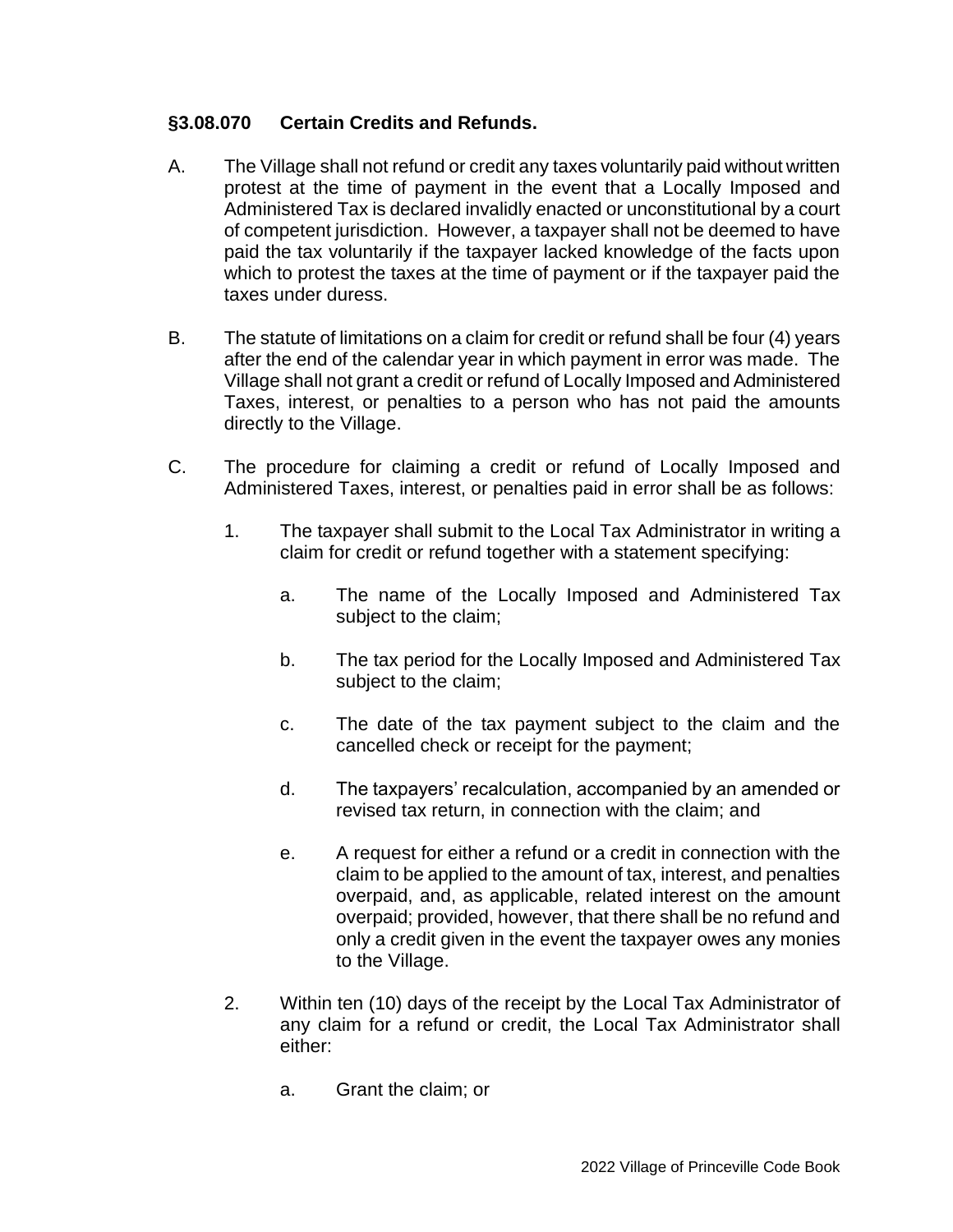- b. Deny the claim, in whole or in part, together with a statement as to the reason for the denial or the partial grant and denial.
- 3. In the event the Local Tax Administrator grants, in whole or in part, a claim for refund or credit, the amount of the grant for refund or credit shall bear interest at the rate of three percent (3%) per annum, based on a year of three hundred sixty-five (365) days and the number of days elapsed, from the date of the overpayment to the date of mailing of a refund check or the grant of a credit.

**§3.08.080 Audit Procedure.** Any request for proposed audit pursuant to any local administered tax shall comply with the notice requirements of this Chapter.

- A. Each notice of audit shall contain the following information:
	- 1. The tax;
	- 2. The time period of the audit; and
	- 3. A brief description of the books and records to be made available for the auditor.
- B. Any audit shall be conducted during normal business hours and if the date and time selected by the Local Tax Administrator is not agreeable to the taxpayer, another date and time may be requested by the taxpayer within thirty (30) days after the originally designated audit and during normal business hours.
- C. The taxpayer may request an extension of time to have an audit conducted. The audit shall be conducted not less than seven (7) days nor more than thirty (30) days from the date the notice is given, unless the taxpayer and the Local Tax Administrator agreed to some other convenient time. In the event the taxpayer is unable to comply with the audit on the date in question, the taxpayer may request another date within the thirty (30) days, approved in writing, that is convenient to the taxpayer and the Local Tax Administrator.
- D. Every taxpayer shall keep accurate books and records of the taxpayer's business or activities, including original source documents and books of entry denoting the transactions which had given rise or may have given rise to any tax liability, exemption, or deduction. All books shall be kept in the English language and shall be subject to and available for inspection by the Village.
- E. It is the duty and responsibility of every taxpayer to make available its books and records for inspection by the Village. If the taxpayer fails to provide the documents necessary for audit within the time provided, the Local Tax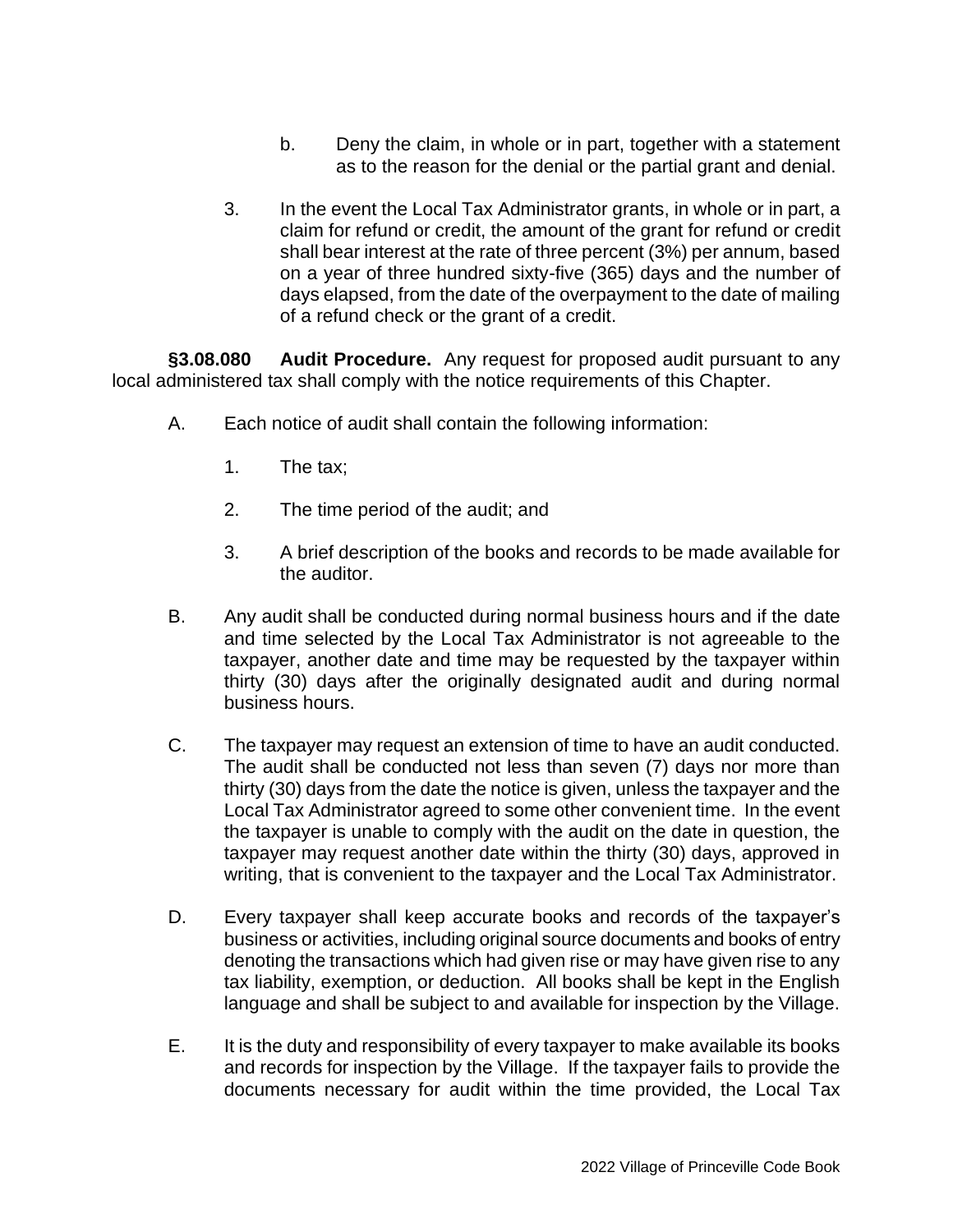Administrator may issue a tax determination and assessment based on the Tax Administrator's determination of the best estimate of the taxpayer's tax liability.

- F. If an audit determines there has been an overpayment of a local imposed and administered tax as a result of the audit, written notice of the amount of overpayment shall be given to the taxpayer within thirty (30) days of the Village's determination of the amount of overpayment.
- G. In the event a tax payment was submitted to the incorrect local governmental entity, the Local Tax Administrator shall notify the local governmental entity imposing such tax.

#### **§3.08.090 Appeal.**

- A. The Local Tax Administrator shall send written notice to a taxpayer upon the Local Tax Administrator's issuance of a protestable notice of tax due, a bill, a claim denial, or a notice of claim reduction regarding any tax. The notice shall include the following information:
	- 1. The reason for the assessment;
	- 2. The amount of the tax liability proposed;
	- 3. The procedure for appealing the assessment; and
	- 4. The obligations of the Village during the audit, appeal, refund, and collection process.
- B. A taxpayer who receives written notice from the Local Tax Administrator of a determination of tax due or assessment may file with the Local Tax Administrator a written protest and petition for hearing, setting forth the basis of the taxpayer's request for a hearing. The written protest and petition for hearing must be filed with the Local Tax Administrator within forty-five (45) days of receipt of the written notice of the tax determination and assessment.
- C. If a timely written notice and petition for hearing is filed, the Local Tax Administrator shall fix the time and place for hearing and shall give written notice to the taxpayer. The hearing shall be scheduled for a date within fourteen (14) days of receipt of the written protest and petition for hearing, unless the taxpayer requests a later date convenient to all parties.
- D. If a written protest and petition for hearing is not filed within the forty-five (45) day period, the tax determination, audit, or assessment shall become a final bill due and owing without further notice.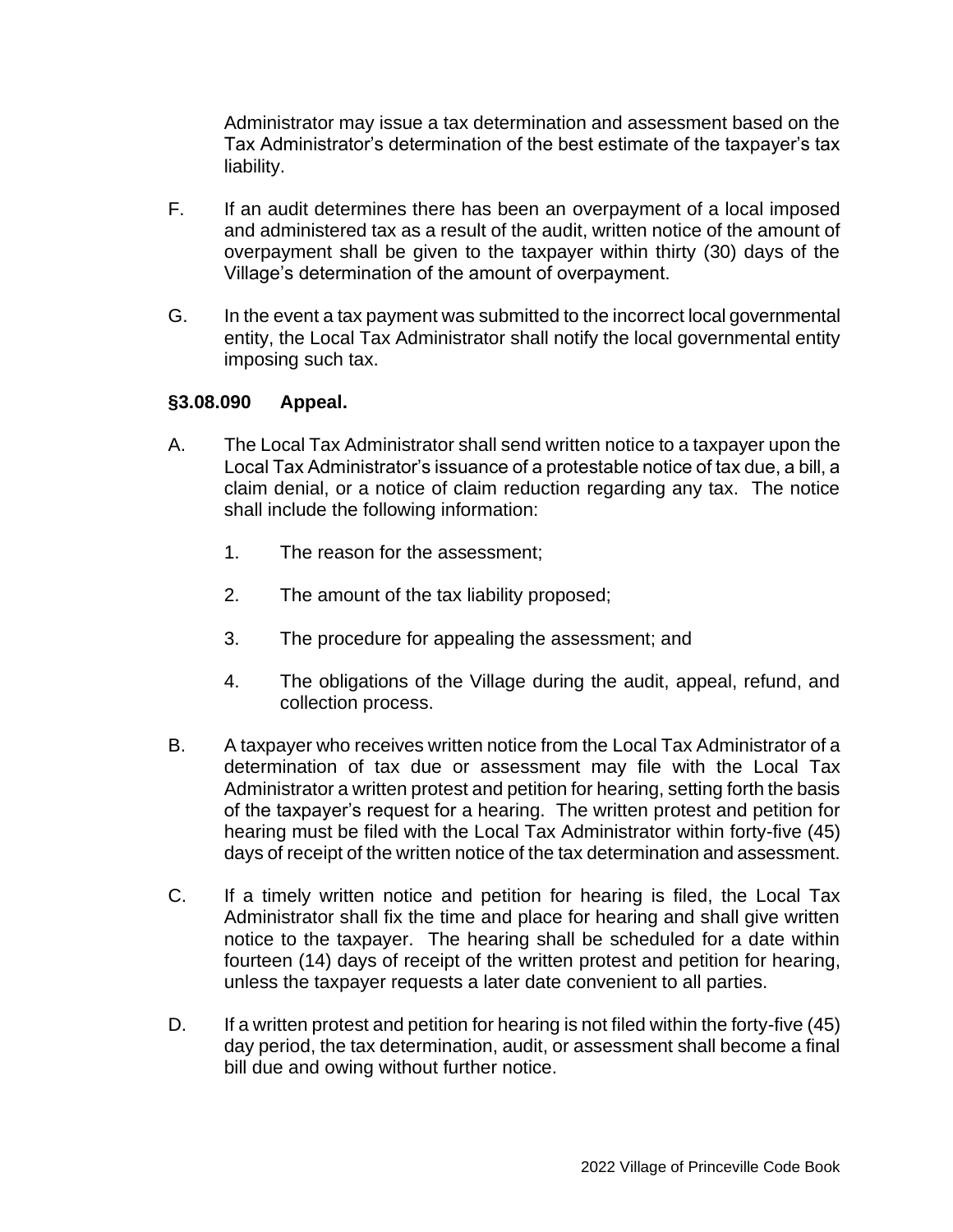E. Upon the showing of reasonable cause by the taxpayer and the full payment of the contested tax liability along with interest accrued as of the due date of the tax, the Local Tax Administrator may reopen or extend the time for filing a written protest and petition for hearing. In no event shall the time for filing a written protest and petition for hearing be reopened or extended for more than ninety (90) days after the expiration of the forty-five (45) day period.

#### **§3.08.100 Hearing.**

- A. Whenever a taxpayer or a tax collector has filed a timely written protest and petition for hearing under Section 3.08.090, the Local Tax Administrator shall conduct a hearing regarding any appeal.
- B. No continuances shall be granted except in cases where a continuance is absolutely necessary to protect the rights of the taxpayer. Lack of preparation shall not be grounds for a continuance. Any continuance granted shall not exceed fourteen (14) days.
- C. At the hearing the Local Tax Administrator shall preside and shall hear testimony and accept any evidence relevant to the tax determination, audit, or assessment. The strict rules of evidence applicable to judicial proceedings shall not apply
- D. At the conclusion of the hearing, the Local Tax Administrator shall make a written determination on the basis of the evidence presented at the hearing. The taxpayer or tax collector shall be provided with a copy of the written decision.

**§3.08.110 Interest and Penalties.** In the event a determination has been made that a tax is due and owing, through audit, assessment, or other bill sent, the tax must be paid within the time frame otherwise indicated.

- A. Interest. The Village provides for the amount of interest to be assessed on a late payment, underpayment, or nonpayment of the tax, to be seven percent (7%) per annum, based on a year of three hundred sixty-five (365) days and the number of days elapsed.
- B. Late Filing and Payment Penalties. If a tax return is not filed within the time and manner provided by the controlling tax ordinance, a late filing penalty, of five percent (5%) of the amount of tax required to be shown as due on a return shall be imposed; and a late payment penalty of five percent (5%) of the tax due shall be imposed. If no return is filed within the time or manner provided by the controlling tax ordinance and prior to the Village issuing a notice of tax delinquency or notice of tax liability, then a failure to file penalty shall be assessed equal to twenty-five percent (25%) of the total tax due for the applicable reporting period for which the return was required to be file. A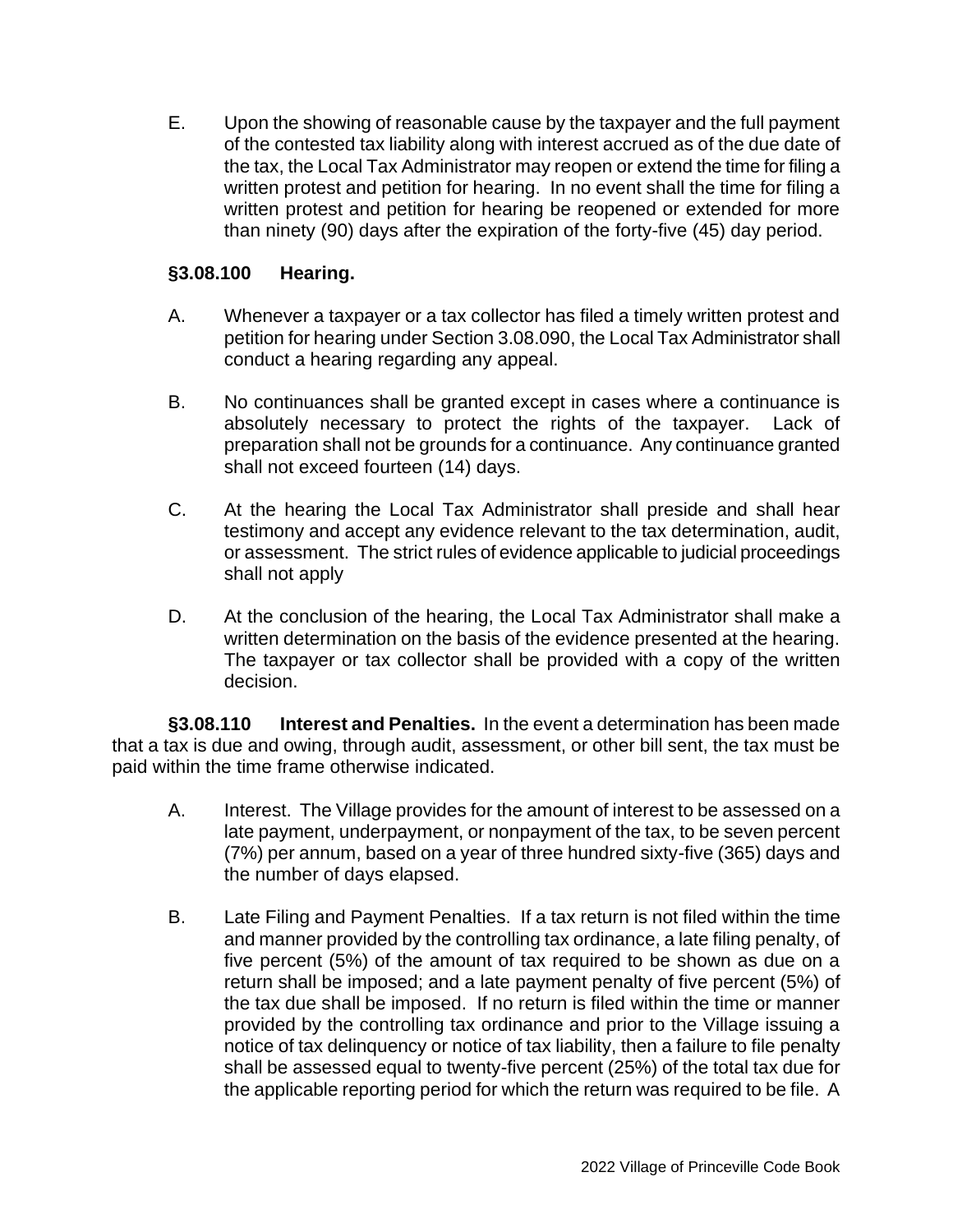late filing or payment penalty shall not apply if a failure to file penalty is imposed by the controlling ordinance.

**§3.08.120 Abatement.** The Local Tax Administrator shall have the authority to waive or abate any late filing penalty, late payment penalty, or failure to file penalty if the Local Tax Administrator shall determine reasonable cause exists for delay or failure to make a filing.

**§3.08.130 Installment Contracts.** The Village may enter into an installment contract with the taxpayer for the payment of taxes under the controlling tax ordinance. The Local Tax Administrator may not cancel any installment contract so entered unless the taxpayer fails to pay any amount due and owing. Upon written notice by the Local Tax Administrator that the payment is thirty (30) days delinquent, the taxpayer shall have fourteen (14) working days to cure any delinquency. If the taxpayer fails to cure the delinquency within the fourteen (14) day period or fails to demonstrate good faith in restructuring the installment contract with the Local Tax Administrator, the installment contract shall be canceled without further notice to the taxpayer.

**§3.08.140 Statute of Limitations.** The Village, through the Local Tax Administrator, shall review all tax returns in a prompt and timely manner and inform taxpayers of any amounts due and owing. The taxpayer shall have fourteen (14) days after receiving notice of the reviewed tax returns to make any request for refund or provide any tax still due and owing.

- A. No determination of tax due and owing may be issued more than four (4) years after the end of the calendar year for which the return for the applicable period was filed or for the calendar year in which the return for the applicable period was due, whichever occurs later.
- B. If any tax return is not filed or if during any four (4) year period for which a notice of tax determination or assessment may be issued by the Village, the tax paid was less than seventy-five percent (75%) of the tax due, the statute of limitations shall be six (6) years after the end of the calendar year in which return for the applicable period was due or end of the calendar year in which the return for the applicable period was filed.
- C. No statute of limitations shall apply if a fraudulent tax return was filed by the taxpayer.

**§3.08.150 Voluntary Disclosure.** For any Locally Imposed and Administered Tax for which a taxpayer has not received a written notice of an audit, investigation, or assessment from the Local Tax Administrator, a taxpayer is entitled to file an application with the Local Tax Administrator for a voluntary disclosure of the tax due. A taxpayer filing a voluntary disclosure application must agree to pay the amount of tax due, along with interest of one percent (1%) per month, for all periods prior to the filing of the application but not more than four (4) years before the date of filing the application. A taxpayer filing a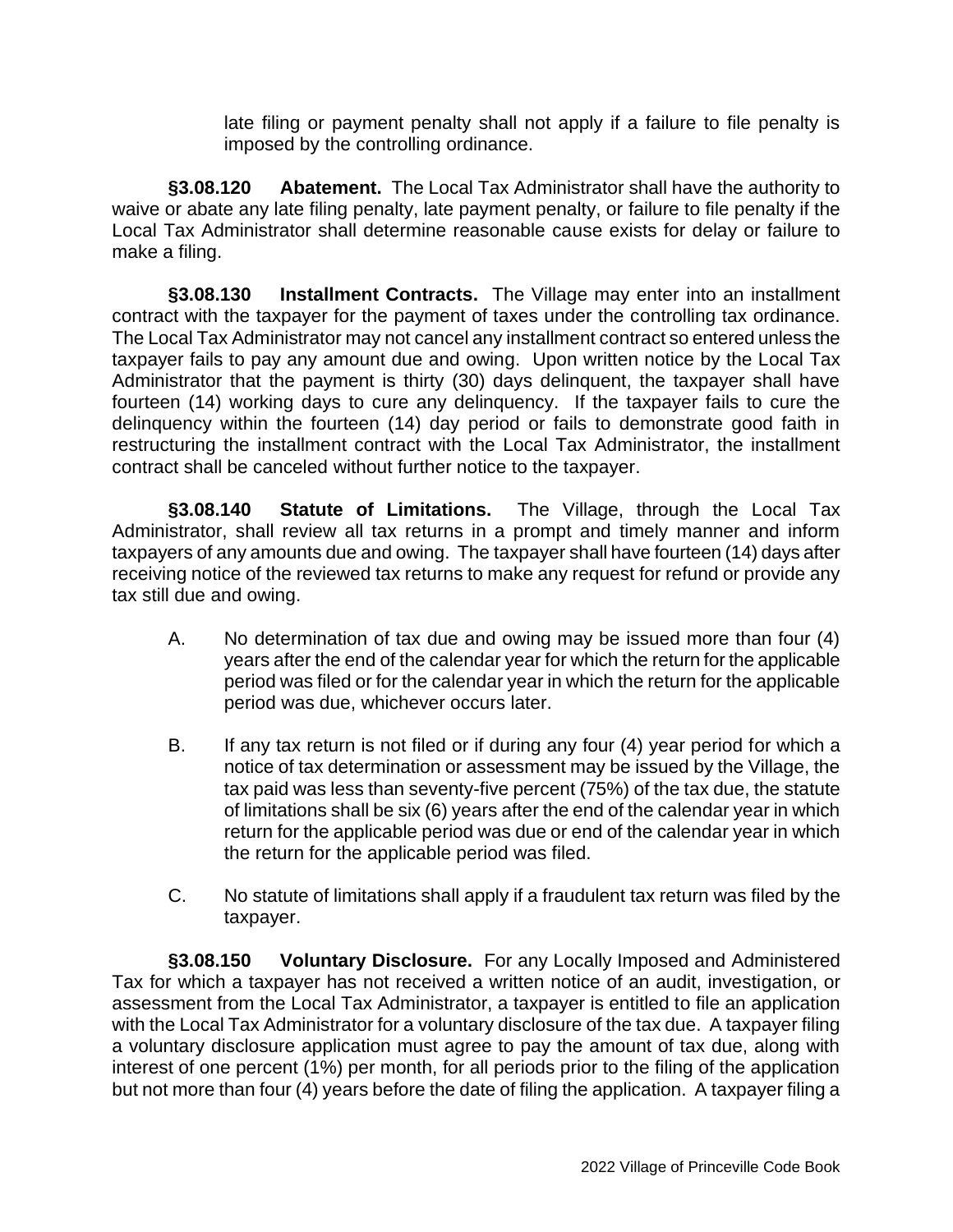valid voluntary disclosure application may not be liable for any additional tax, interest, or penalty for any period before the date the application was filed. However, if the taxpayer incorrectly determined and underpaid the amount of tax due, the taxpayer is liable for the underpaid tax along with applicable interest on the underpaid tax, unless the underpayment was the result of fraud on the part of the taxpayer, in which case the application shall be deemed invalid and void. The payment of tax and interest must be made by no later than ninety (90) days after the filing of the voluntary disclosure application or the date agreed to by the Local Tax Administrator. However, any additional amounts owed as a result of an underpayment of tax and interest previously paid under this Section must be paid within ninety (90) days after a final determination and the exhaustion of all appeals of the additional amount owed or the date agreed to by the Local Tax Administrator, whichever is longer.

**§3.08.160 Publication of Tax Ordinances.** Any locally administered tax ordinance shall be published via normal or standard publishing requirements. The posting of a tax ordinance on the Internet shall satisfy the publication requirements. Copies of all tax ordinances shall be made available to the public upon request at the Village Clerk's office.

**§3.08.170 Liens.** The Local Tax Administrator shall establish an internal review procedure regarding any liens filed against any taxpayers for unpaid taxes. Upon a determination by the Local Tax Administrator that the lien is valid, the lien shall remain in full force and effect. If the lien is determined to be improper, the Local Tax Administrator shall:

- A. Timely remove the lien at the Village's expense;
- B. Correct the taxpayer's credit record; and
- C. Correct any public disclosure of the improperly imposed lien.

**§3.08.180 Application.** This Chapter shall be liberally construed and administered to supplement all of the Village's tax ordinances. To the extent that any tax ordinance is in conflict with or inconsistent with this Chapter, this Chapter shall be controlling.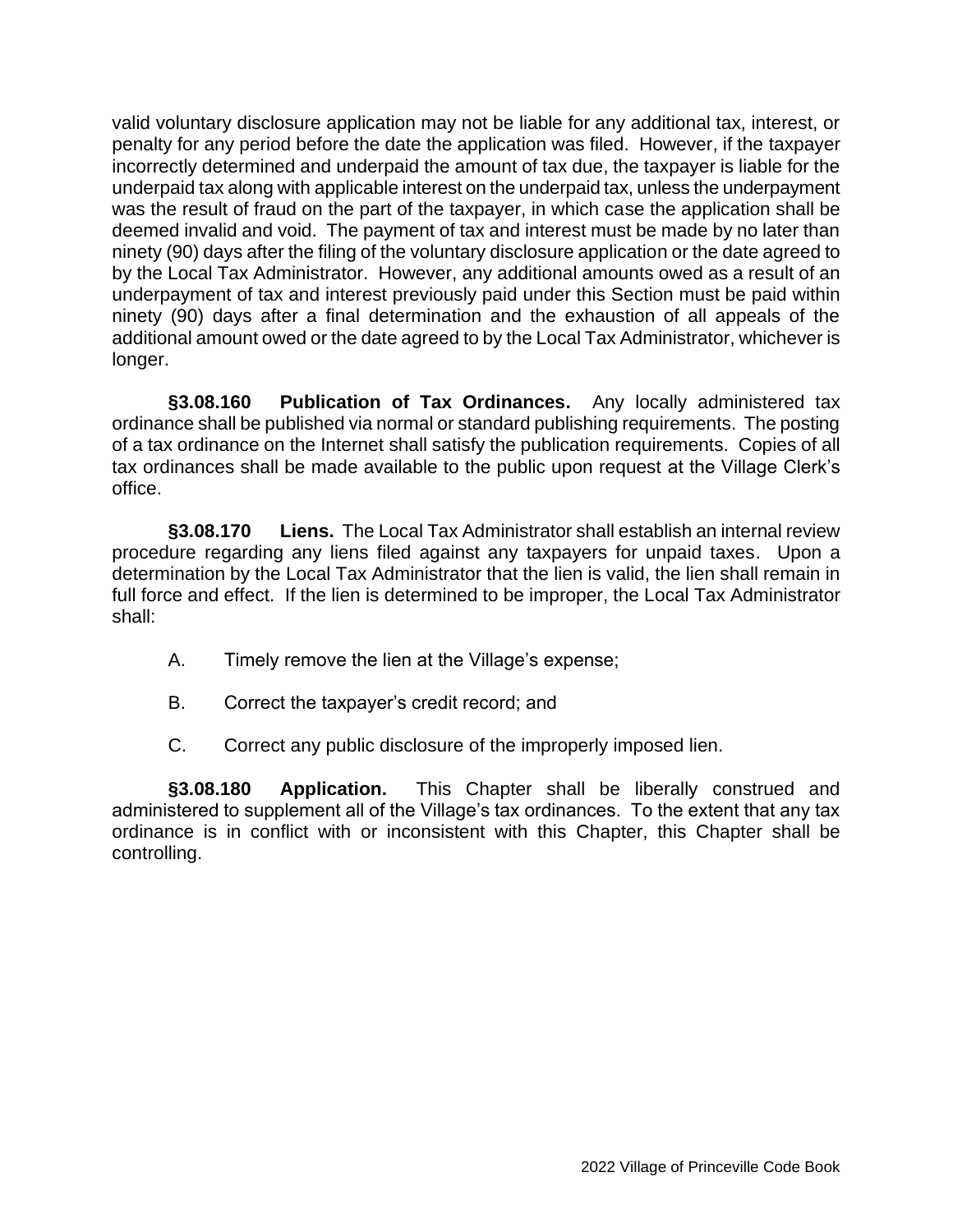### **Municipal Cannabis Retailers' Occupation Tax**

#### **Sections:**

- 3.12.010 Tax Imposed; Rate
- 3.12.020 Collection of Tax by Recreational Cannabis Retailers

#### **§3.12.010 Tax Imposed; Rate.**

- A. A tax is hereby imposed upon all persons engaged in the business of selling cannabis, other than cannabis purchased under the Compassionate Use of Medical Cannabis Pilot Program Act, at retail in the Village at the rate of three percent (3.0%) of the gross receipts from these sales made in the course of that business.
- B. The imposition of this tax is in accordance with the provisions of Illinois Municipal Cannabis Retailers' Occupation Tax Law, as set forth in Section 8-11-22 of the Illinois Municipal Code (65 ILCS 5/8-11-22), as amended from time to time.

#### **§3.12.020 Collection of Tax by Recreational Cannabis Retailers.**

- A. The tax imposed by this Chapter shall be remitted by such retailer to the Illinois Department of Revenue. Any tax required to be collected pursuant to or as authorized by this Chapter and any such tax collected by such retailer and required to be remitted to the Illinois Department of Revenue shall constitute a debt owed by the retailer to the State. Retailers may reimburse themselves for their seller's tax liability hereunder by separately stating that tax as an additional charge, which charge may be stated in combination, in a single amount, with any State tax that sellers are required to collect.
- B. The taxes hereby imposed, and all civil penalties that may be assessed as an incident thereto, shall be collected and enforced by the Illinois Department of Revenue. The Illinois Department of Revenue shall have full power to administer and enforce the provisions of this Chapter.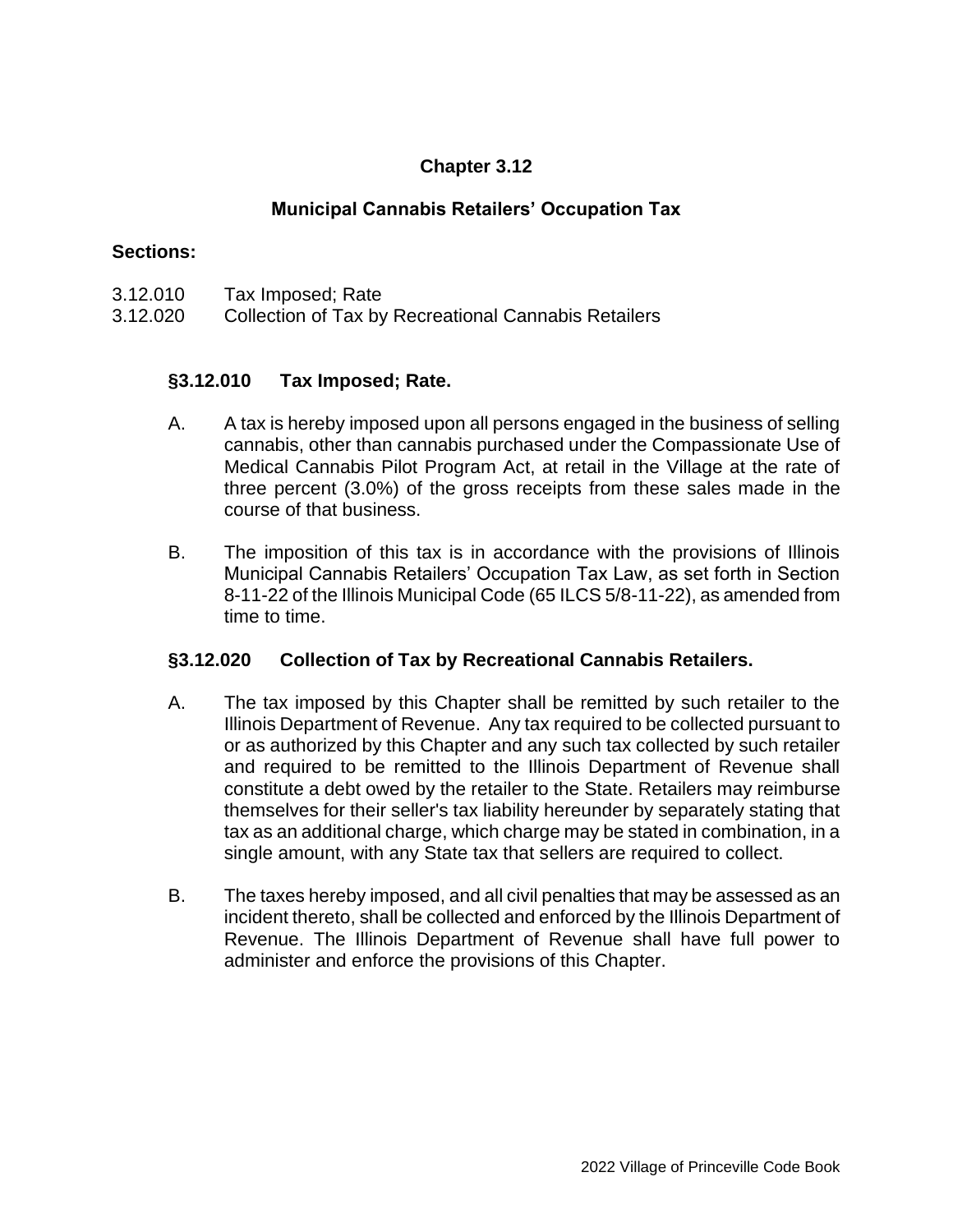#### **Investment Policy**

#### **Sections:**

- 3.16.010 Policy
- 3.16.020 Scope
- 3.16.030 Standard of Care.
- 3.16.040 Objective.
- 3.16.050 Delegation of Authority.
- 3.16.060 Investment Instruments.
- 3.16.070 Collateralization.
- 3.16.080 Authorized Financial Institutions, Advisors, and Managers.
- 3.16.090 Diversification.
- 3.16.100 Safekeeping of Securities.
- 3.16.110 Ethics and Conflicts of Interest.
- 3.16.120 Internal Controls.
- 3.16.130 Indemnification.
- 3.16.140 Performance Standards.
- 3.16.150 Reporting.
- 3.16.160 Amendment and Review.

**§3.16.010 Policy.** It is the policy of the Village of Princeville to invest public funds in a manner which will provide the highest investment return with the maximum security while meeting the daily cash flow demands of the Village and conforming to all state statutes governing the investment of public funds.

**§3.16.020 Scope.** This investment policy applies to all general operating funds of the Village. These funds include all current operating funds and any other funds which may be created from time to time, and does not include specified funds regulated by other provisions of state or federal law.

**§3.16.030 Standard of Care.** The standard of prudence to be used by investment officials shall be the "prudent person" standard, and this standard shall be applied in the context of managing an overall portfolio. Investments shall be made with judgment and care, under circumstances then prevailing, which persons of prudence, discretion, and intelligence exercise in the management of their own affairs, not for speculation, but for investment, considering the probable safety of their capital, as well as the probable income to be derived.

**§3.16.040 Objective.** The primary objective, in order of priority, shall be:

• Legality: Conformance with federal, state and other legal requirements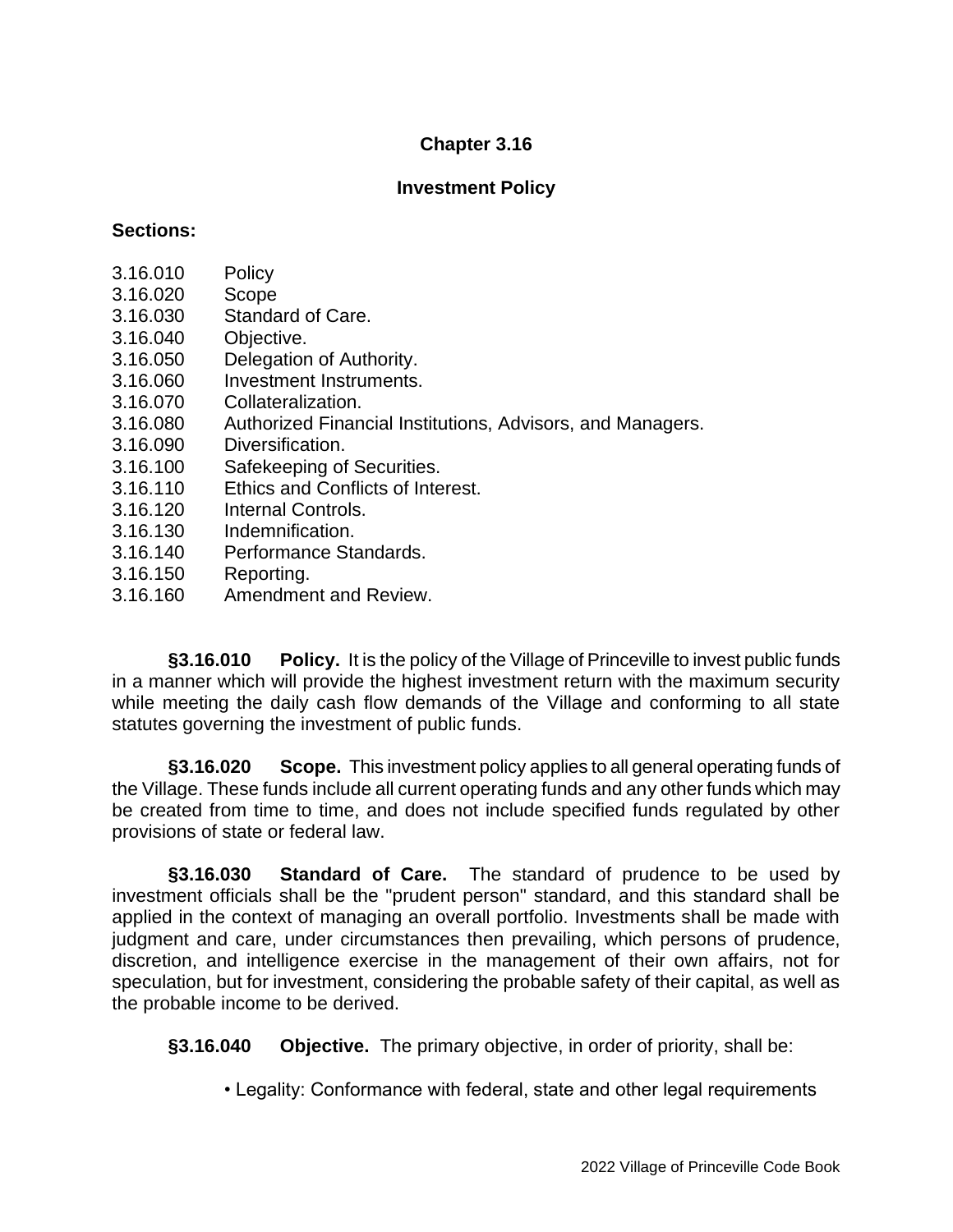- Safety: Preservation of capital and protection of investment principal
- Liquidity: Maintenance of sufficient liquidity to meet operating requirements
- Yield: Attainment of market rates of return

The portfolio should be reviewed periodically as to its effectiveness in meeting the entity's needs for safety, liquidity, rate of return, diversification and its general performance.

**§3.16.050 Delegation of Authority.** The establishment of an investment policy is the responsibility of the Village President and the Board of Trustees of the Village of Princeville. Management and administrative responsibility for the investment program is hereby delegated to the Village Treasurer. The Treasurer shall be responsible for all transactions undertaken and shall establish a system of controls to regulate investment and financial activities and subordinate officials. The system of controls shall be written and shall include procedures which explicitly set forth the delegation of authority to responsible persons for specific financial transactions and which are designed to prevent losses of funds that might arise from fraud, employee error, misrepresentation by third parties, or imprudent actions by employees or officials. The Treasurer may from time to time amend the written procedures in a manner not inconsistent with this policy or state statutes. No person may engage in any investment transaction except as provided for under the terms of this policy.

**§3.16.060 Investment Instruments.** Investments shall be made that reflect the cash flow needs of the specific fund type being invested. The investment of Village funds may only be made in the following instruments:

- A. Bonds, notes, certificates of indebtedness, treasury bills or other securities now or hereafter issued by the United States of America, its agencies and allowable instrumentalities;
- B. Interest-bearing savings accounts, interest-bearing certificates of deposit or interest-bearing time deposits, or any other investments constituting direct obligations of any bank as defined by the Illinois Banking Act (investments may be made only in those savings banks or savings and loan associations, the shares or investment certificates of which are insured by the Federal Deposit Insurance Corporation);
- C. Certificates of deposit with federally insured institutions that are collateralized or insured at levels acceptable to the Village in excess of the one hundred thousand dollars provided by the Federal Deposit Insurance Corporation coverage limit;
- D. The Illinois Public Treasurer's Investment Pool; and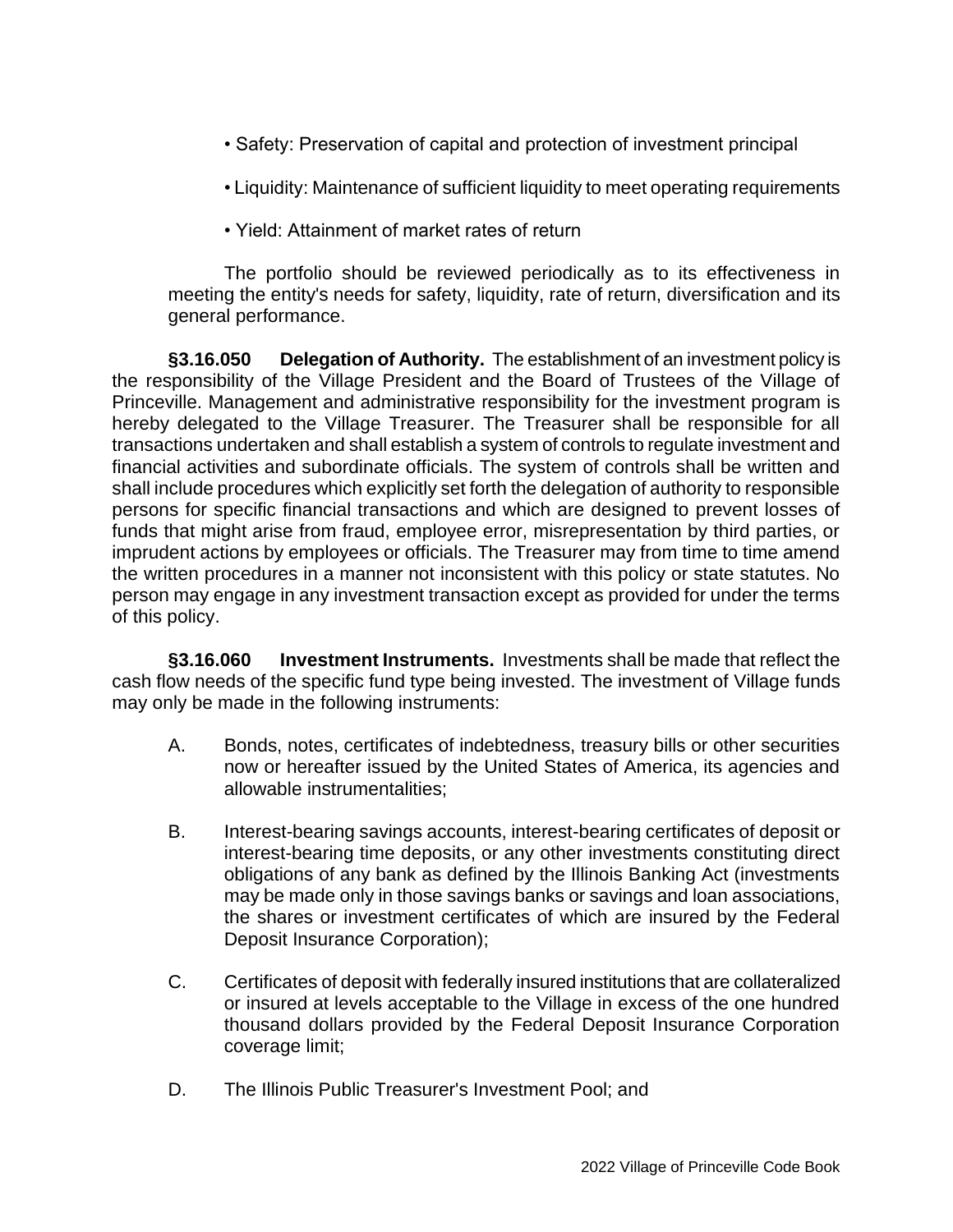E. Any other instrument specifically authorized under the Illinois Public Funds Investment Act.

**§3.16.070 Collateralization.** Village funds on deposit in excess of FDIC insurable limits must be secured by some form of collateral to protect public deposits in a single financial institution if the institution were to default. Collateral must be placed in safekeeping at or before the time when the Village buys an investment in a manner clearly demonstrating that the purchase of the investment is predicated on the securing of the collateral. Third party safekeeping is required for all collateral and shall be documented by an approved written agreement between the Village and a financial institution which complies with all state and federal (including FDIC) regulations.

**§3.16.080 Authorized Financial Institutions, Advisors, and Managers.** The Treasurer shall maintain a list of financial institutions authorized to provide investment services for the Village and to handle Village funds. Additionally, as necessary, the Treasurer shall maintain a list of financial advisors and money managers. In order to be placed on these lists, the financial institution, financial advisor, or money manager must be approved based upon credit worthiness, meeting state and federal laws and regulations, and ability to provide necessary services or investment types for the Village.

**§3.16.090 Diversification.** The Village's investments shall be diversified within the practical considerations which reflect the types of funds being invested, the amount of funds, the purpose of the funds, and the cash flow needs of the funds. Diversification shall include the type of investment, length of maturity, and number of institutions holding the Village's investments.

**§3.16.100 Safekeeping of Securities.** Third party safekeeping is required for all securities and financial instruments. Safekeeping shall be documented by an approved written agreement between the Village and a financial institution which complies with all state and federal (including FDIC) regulations. The written agreement may be in the form of a safekeeping agreement, trust agreement, escrow agreement, or custody agreement. Original certificates of deposit may be held by the originating bank or financial institution with a safekeeping receipt providing the necessary and acceptable documentation.

**§3.16.110 Ethics and Conflicts of Interest.** Officers and employees involved in the investment process shall refrain from personal business activity that could conflict with the proper execution and management of the Village's investment program, or that could impair their ability to make impartial decisions. No elected official, council member, or employee of the Village or a member of the immediate family of such a person shall act as banker, broker, or investment advisor for the Village, or receive any compensation either directly or indirectly as a result of any investment made by the Village, or have any interest in any investment made by the Village.

**§3.16.120 Internal Controls.** The Treasurer is responsible for establishing and maintaining an internal control structure, which includes written policies, designed to ensure